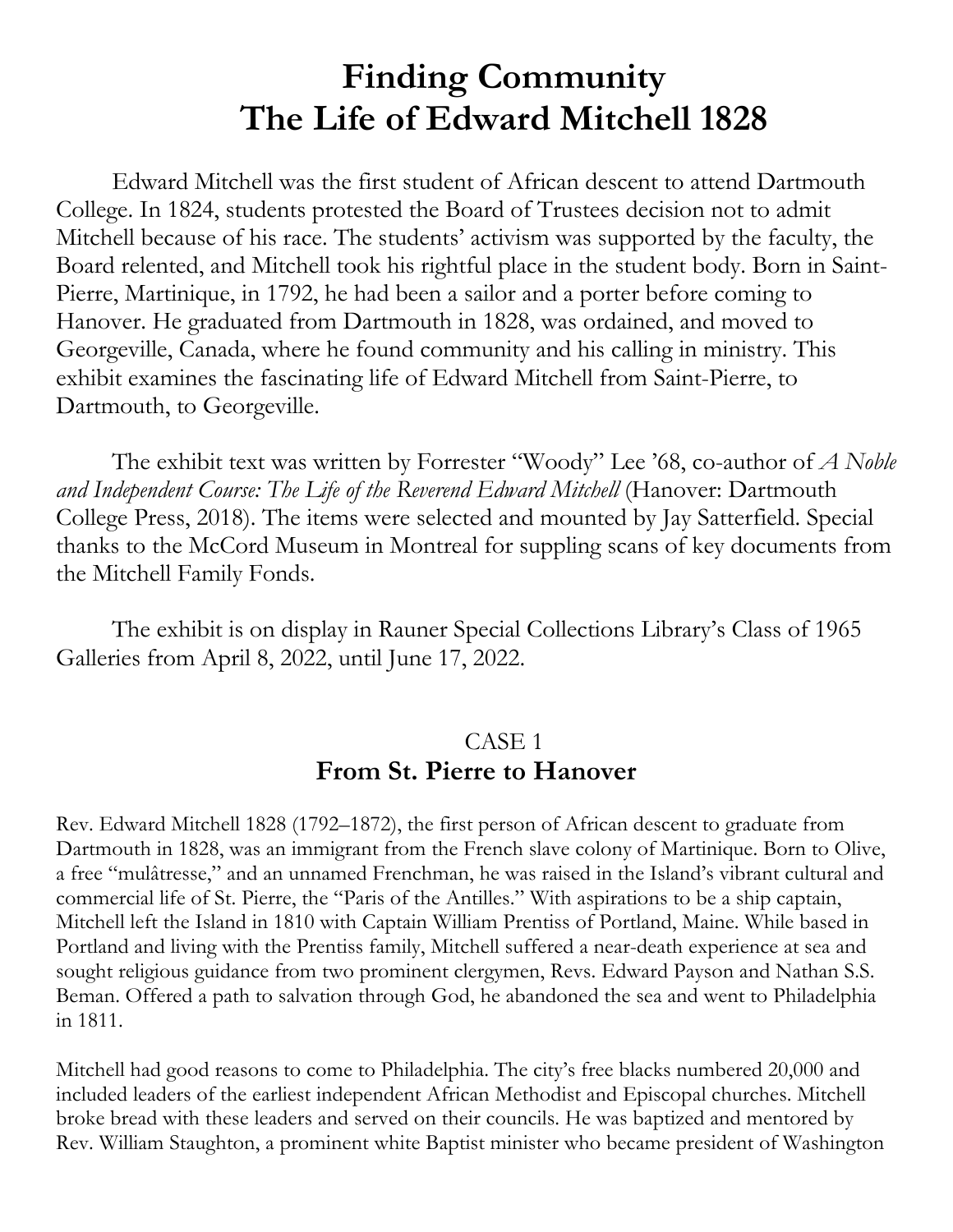University. Mitchell married in 1816 but lost his wife and family two years later. Left adrift, he prayed for guidance and trusted in God's providence.

In 1820, Mitchell had a fateful encounter with Dartmouth President Francis Brown, who had traveled South with his wife in hopes of recovering from a progressive illness. Homeward bound by horse and buggy with her husband, Francis Gilman Brown, wrote in her diary on May 20, 1920:

In Philadelphia we parted with Mr. T. who returned to Georgetown near Washington City, and we hired a man of color for a year who attends us on horseback, named Edward.

1. Thomas Jefferys. *The West Indian Atlas; or a General Description of the West Indies*. London: R. Sayer, 1792.

Call number: Rare G1600 .J4 1792

Mitchell was born and lived until age eighteen in St. Pierre, Martinique, the "Paris of the Antilles" and commercial capital of the French Caribbean slave colonies. Its wide harbor carved a graceful arc at the city's edge. Cargoes of goods and supplies arrived side-by-side with ships of enslaved Africans. The city had 7,500 inhabitants, 90% of whom were enslaved Africans.

2. Elizabeth Gilman Brown, Journal, May 31, 1820, Typescript. Call number: DC Hist. CT275.B7 A3

Elizabeth Brown's crisp diary entry on May 31, 1820, read, "In Philadelphia we hired a man of color for a year who attends us on horseback, named Edward."

#### **Admitted to Dartmouth**

Once a sailor, then a porter, and now an attendant to a College president, Mitchell returned to Hanover with President Brown, who died a month later. Mitchell lived in the Brown household for the next four years. He served as a lay preacher to brethren in the Hanover-Etna Baptist church and then applied to Dartmouth in 1824. The Baptist church clerk wrote in a supporting letter that Mitchell was "a person of piety and promising talent who sought an education, for which he was qualified and deserving."

In 1824, Mitchell passed the Dartmouth faculty entrance examinations but was denied admission by Dartmouth Board of Trustees, who averred that they did not want to offend students. Upon learning of the Trustee's decision, Dartmouth students from all classes convened and transmitted their collective protest in a decorous letter that concluded: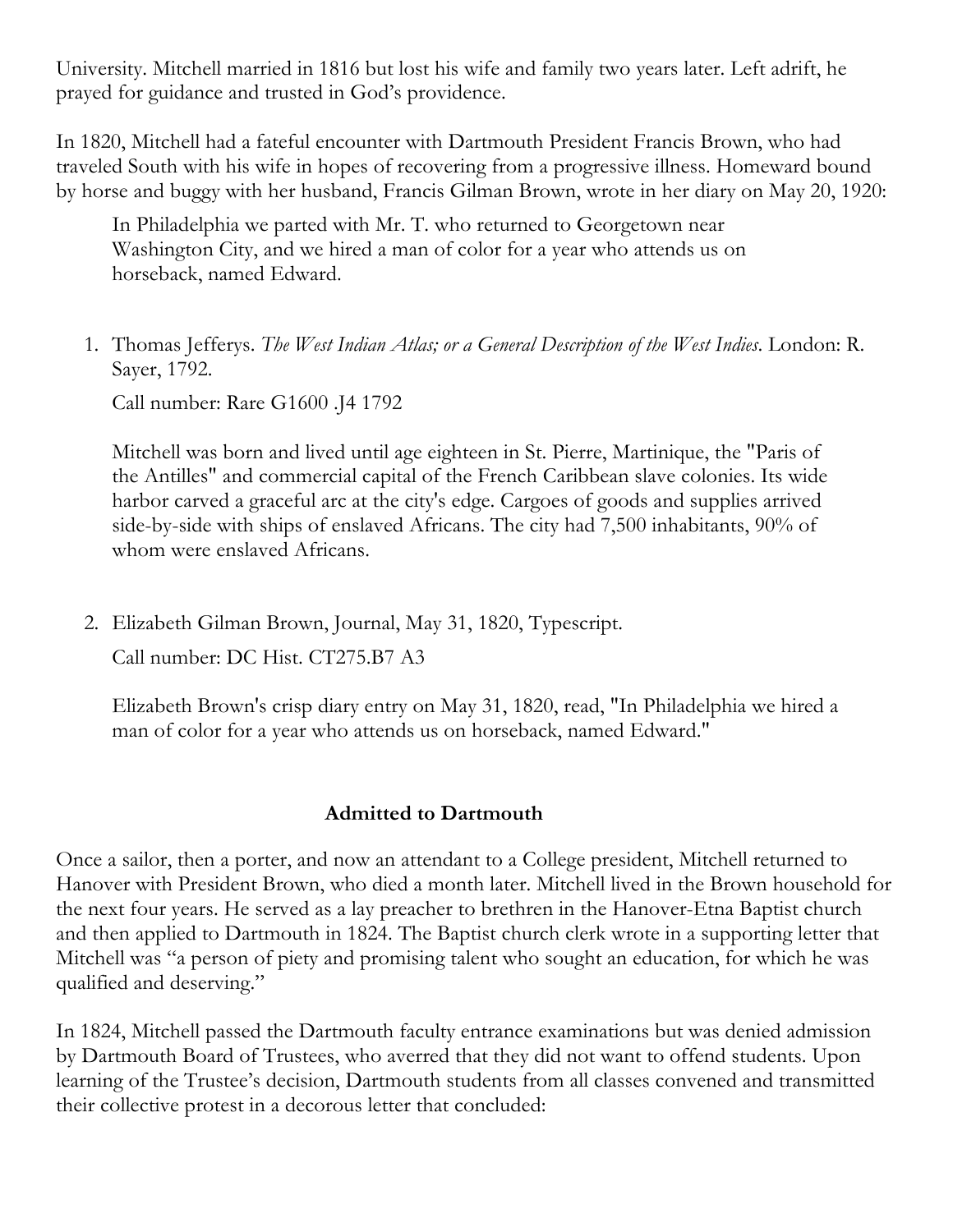Far from feeling any disrespect towards him on account of his color or extraction, we think him entitled to the highest praise. We will cheerfully receive him as a companion and fellow student.

The student intercession was led by a future abolitionist spokesperson, Charles Dexter Cleveland 1827, and would be celebrated later as one of the earliest instances of Dartmouth student activism. Mitchell graduated "with honor" in 1828 to become the third self-identified man of African ancestry to graduate from a U.S. college and the first of the Ivies by four decades.

1. Baptist Church of Christ in Hanover document of Edward Mitchell's standing as member of the church, January 20, 1822. *Facsimile courtesy McCord Museum, Montreal*.

Call number: McCord PO44-A-1.2

Dartmouth required evidence that the applicant "sustains a good moral character." "Brother Edward Mitchel is a member in good standing in this Church and is esteemed a person of piety, and promising talents."

2. Student petition to admit Mitchell, October 25, 1824.

Call number: MS 824525

Charles Dexter Cleveland 1827 who has been described as "relatively dark for a Caucasian," told the trustees that if skin color was a criterion for admissibility to the college, he might himself be disqualified.

3. Dartmouth College. *Catalogue of the Officers and Students of Dartmouth College*. Hanover: Dartmouth College, 1824.

Call number: DC History LD1427.D3 1824

#### CASE 2 **Dartmouth in the 1820s**

Mitchell entered a Dartmouth that was far different than the school we know today. The student population was small and relatively homogenous. The other students who matriculated in 1824 with Mitchell came from only six states, New Hampshire, New York, Massachusetts, Vermont, Maine and Connecticut. They were faced with a rigid curriculum designed to prepare them for careers in the clergy, law, medicine, and education. But it was a community that welcomed and supported the 32-year-old Mitchell and even invited him to participate in the Social Friends, one of only two fraternal societies on campus.

1. Dartmouth College. Laws of Dartmouth College. Hanover: Dartmouth College, 1828 Call number: Rauner Ref LD1420.5 1828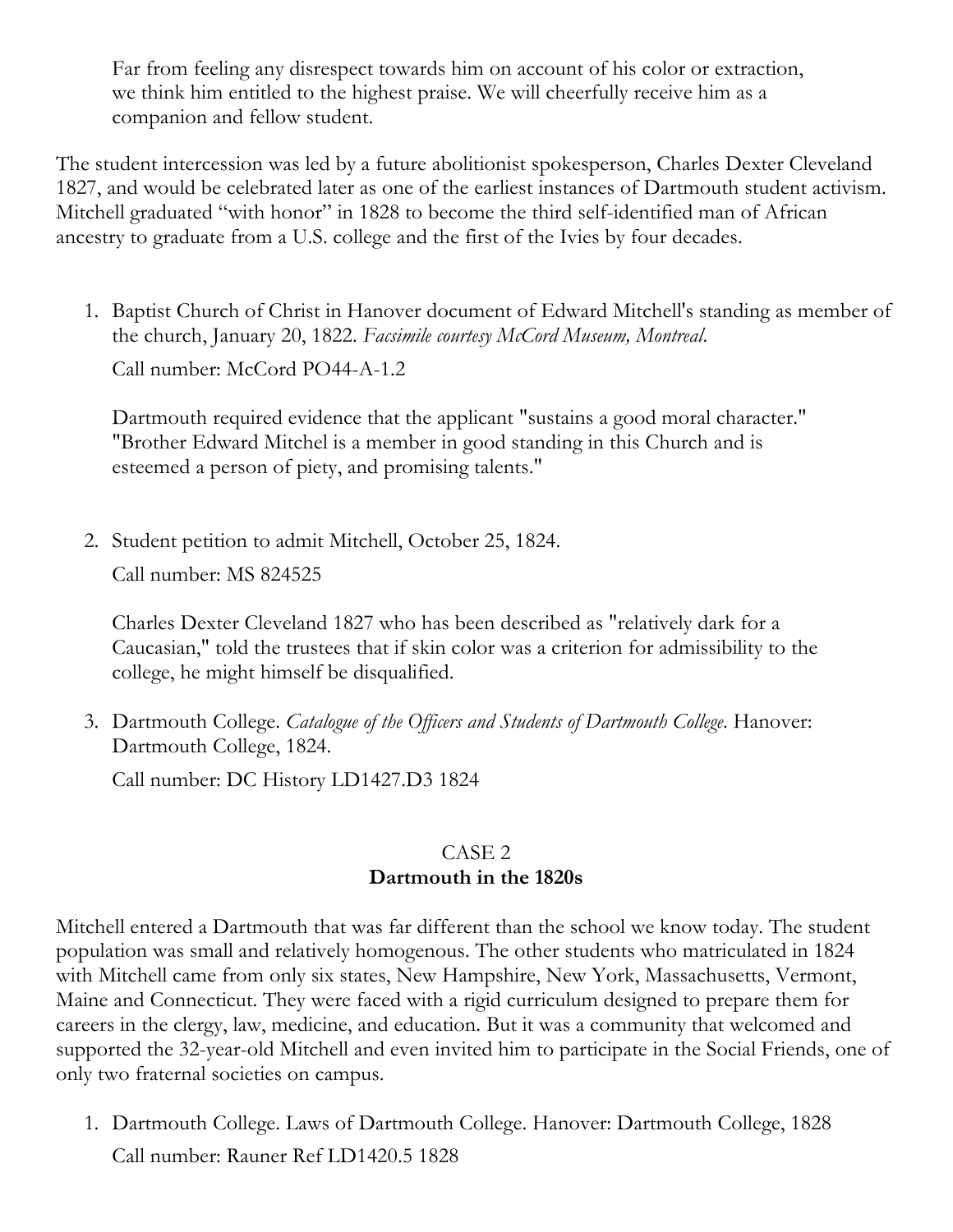- 2. Able Bowen. Engraving, *Dartmouth College*. John Farmer, Gazetteer for the State of New Hampshire, 1823. Call number: Iconography 396
- 3. Unknown Artist. Drawing of Dartmouth College. Circa 1835. Call number: Iconography 289
- 4. Catalogue of Books in the Social Friends' Library at Dartmouth College, March, 1824. Concord: Printed by Isaac Hill, 1824.

Call number: DC History Z881 .H254 1824

From the 1780s until the advent of Greek-letter fraternities in the 1850s, social life centered on the Society of Social Friends (of which Mitchell was a member) and the United Fraternity.

#### **Finding Community at Dartmouth**

Mitchell had a smooth college course over his four years. He lived first with the Brown family and then with Professor William Chamberlain, Jr., and family for his last three years. The Massachusetts Baptist Education Society supported his college expenses, which Mitchell later repaid. During winter semester breaks, he taught in small-town New Hampshire schools and remained associated with the Baptist brethren at the Hanover-Etna church. Shortly after graduation, Mitchell was ordained by the Church as a Baptist Evangelist.

1. Sarah Parker Parrott, Hanover, to her mother, 11 June, 1828.

Call number: MS 828361

In 1828, Sarah Parrott was in Hanover caring for her brother when she first encountered Mitchell at the breakfast table in the boarding house. She noted that as a student, Mitchell was "very highly respected by the government [i.e., the faculty] and the students." Mitchell's fellow student Alpheus Crosby, reminiscing years later, wrote that "his character, bearing, and intellect were such that he must have been shameless who could have treated him with disrespect."

2. Dartmouth College. Student Account for Edward Mitchell.

Call number: DA-2, Box 1750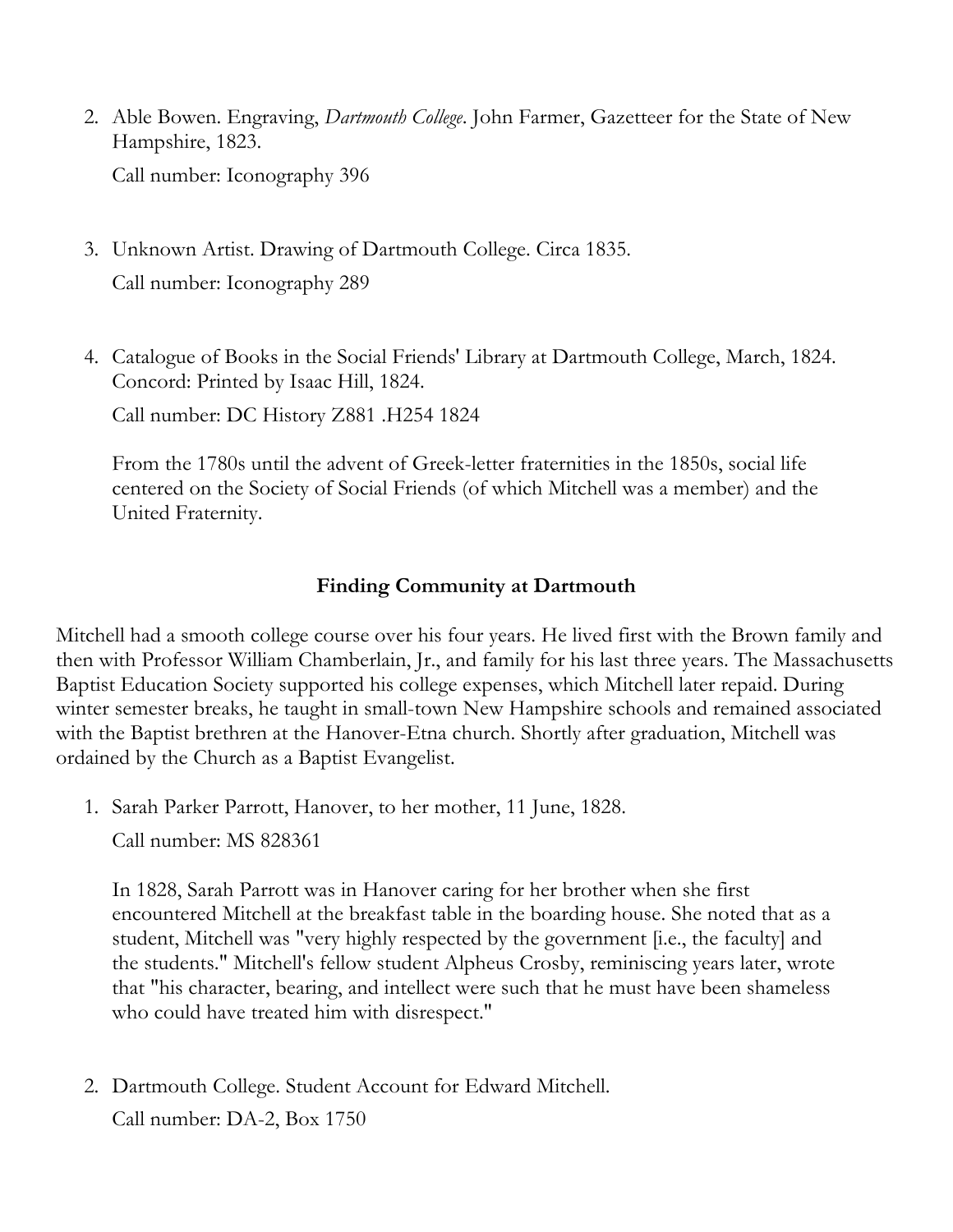During his four years at Dartmouth, the tuition, which included a library fee, was \$28 per year, and total expenses—including tuition, room and board, firewood, and the "usual incidentals"—were estimated by the college trustees at \$101.87 per year. A fivedollar graduation fee, which went to the college president, was imposed at the completion of studies, and one dollar was charged for the diploma.

3. Edward Michell. "To: ΓΝΩΘΙΣΑΥΤΟΝ, [Know Thyself]," Dartmouth Composition, no date. *Facsimile courtesy McCord Museum, Montreal*.

Call number: McCord, PO 44-A-2.2

Mitchell contends that one who has studied human nature in himself is better prepared to understand human nature in others and in society. He concludes his essay with an eye to the future. "How important then is this knowledge to our own interest? Let the student then with all his getting, get this noble science. It is this that will buy a foundation for his future greatness."

4. Edward Mitchell. "Religious Bigotry," Dartmouth composition, March 26, 1828. *Facsimile courtesy McCord Museum, Montreal*.

Call number: McCord, PO44-A-2.5

In his essay on "Religious bigotry," written in his sophomore year, Mitchell deplored the expulsion of Jews and Moors during the reign of Philip III, king of Spain from 1598 to 1621.

5. Edward Mitchell. "Honor and Dignity," Dartmouth composition, April 1824. *Facsimile courtesy McCord Museum, Montreal*.

Call number: McCord PO44-A-2.8

"But true honour and dignity lie in real virtue…Hence a man rises or falls in the estimation of an enlightened publick in proportion as he is thought to be virtuous or vicious.

6. Edward Mitchell. "While We Live, Let Us Live," Dartmouth composition, undated. *Facsimile courtesy McCord Museum, Montreal*.

Call number: McCord PO-44-A-3.12

"Therefore whilst within the precinct of an Academy or College, "let us live," as though we felt the work of time and the importance of improving it."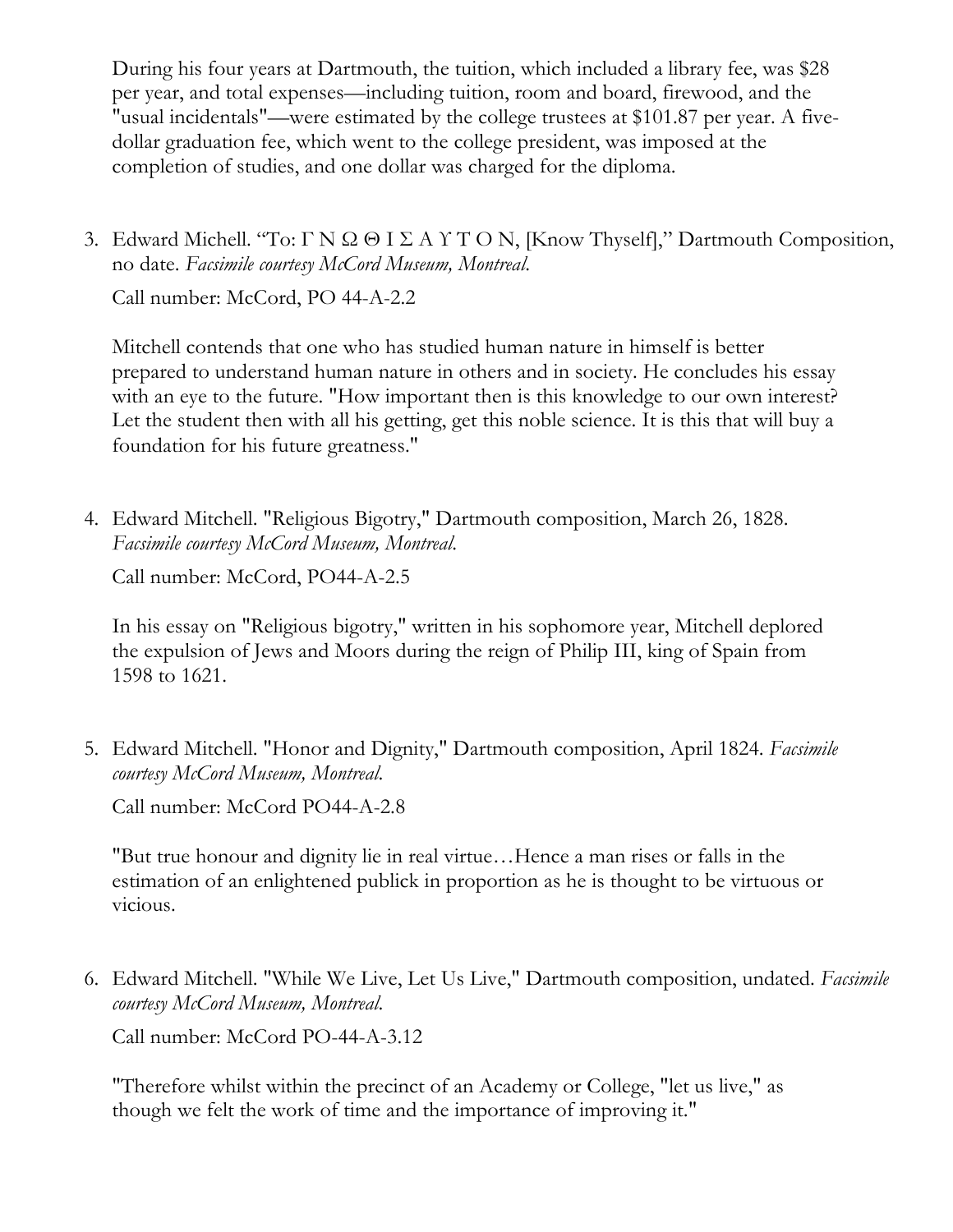7. Society of Social Friends, Minutes, October 27, 1824.

Call number: DO-2, Box 6249, folder 5

One of Mitchell's presentations to the Social Friends was on "The Age of Pericles" for him, an unusual departure from subjects related to Christianity. He commented in the introductory paragraph that "Little can be written (by a freshman) within the limits of an essay."

#### CASE 3 **Mitchell's Ministry**

Immediately after Dartmouth, Mitchell traveled northward on an evangelical mission sponsored by the Baptist missionary organizations that embraced pulpits of small northern towns in New Hampshire, Vermont, and Lower Canada. Having no family roots in the United States, he chose to remain in this near-monoethnic world, where he found family, community, and social affiliations. He married Ruth O. Cheney in 1832 of Putney, Vermont, daughter of a Baptist minister.

In 1833, five years after Dartmouth, Mitchell settled permanently in Lower Canada. Slavery in Canada and most colonies of the British Empire had been abolished that same year. Over the next decade, his missionary labors covered almost 20,000 miles. Baptist sponsors considered him to be "indefatigable."

Mitchell died in 1872 at age 80 and was buried in a family plot in Georgeville's Ives Cemetery. A newspaper editor wrote, he was "a man of steadfast integrity; a preacher of marked ability; and a scholar. In the very last years of his life you would find him reading the Bible in the original languages. He has gone to receive his crown." Baptist biographers judged him to be "the most profound theologian ever settled" in Lower Canada.

1. 1828 Commencement program

Call number: Rauner Ref LD1443 .A25 1818-1904

2. Boston newspaper accounts of the Dartmouth's graduation ceremony, 1828.

Call number: Commencement 1828 Vertical File

Mitchell graduated from Dartmouth with thirty-nine classmates on August 20, 1828. The news reports listed all graduates of the class of 1828 without reference to race, hometown, or birth origin.

3. William Chamberlain. "List of Candidates for the Degree of A.B. Who Have Paid All Their Bills and Fees for Graduation at the College Treasury." 1828.

Call number: MS 828469.3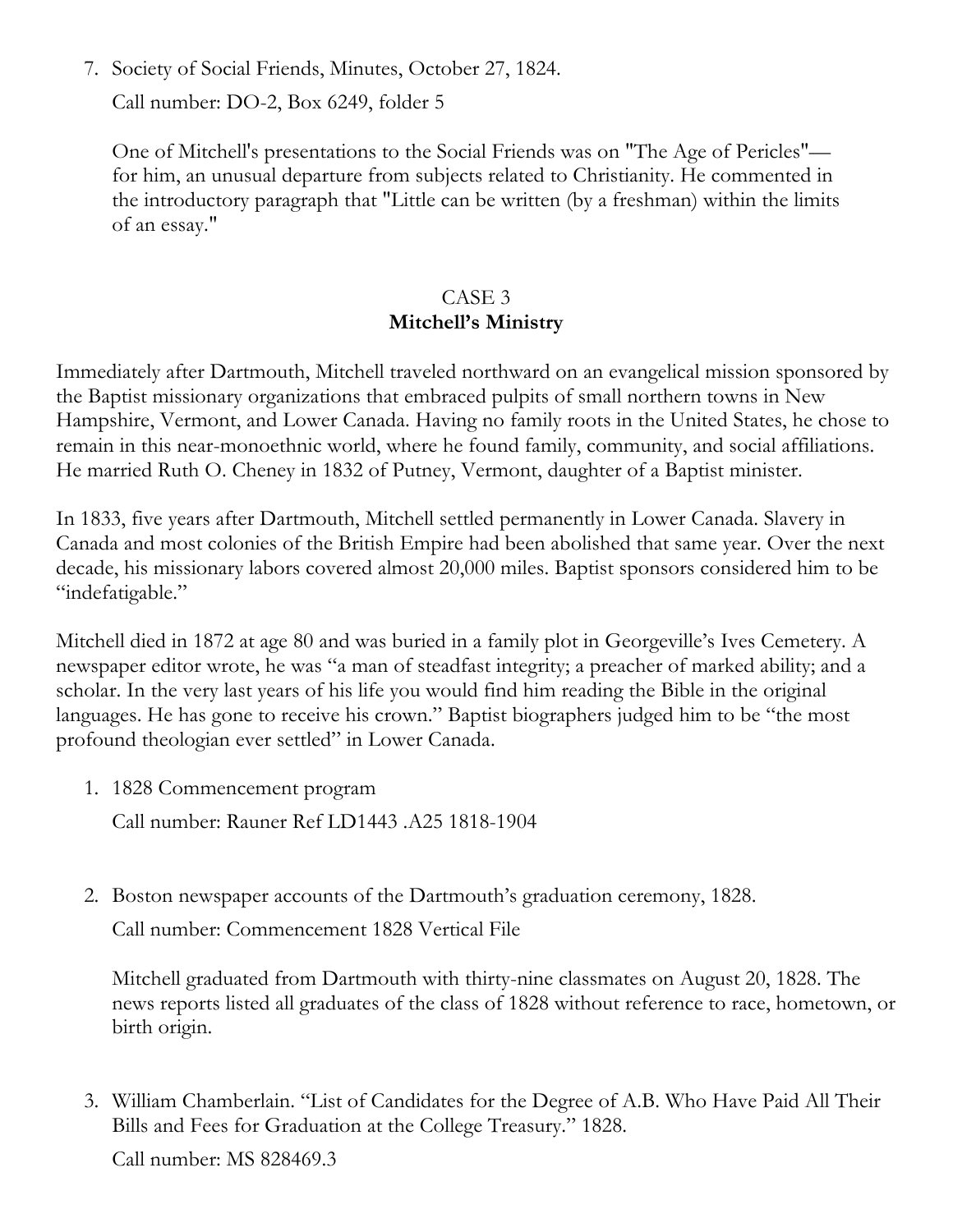Mitchell lived with Prof. William Chamberlain, Jr., and his family for three years. Chamberlain, known for moderate antislavery views and speeches, died young at age 32. At a  $4<sup>th</sup>$  of July celebration in 1826, Chamberlain declared, "We must root out from among ourselves the institution of domestic slavery, or, before the close of another half century, we may have to abide the consequences of a servile war."

4. Eugene Sanger, Hanover, to Edward Mitchell, Waterville, 18 September 1848. Call number: MS 848518.1

Sanger was an 1849 graduate of Dartmouth, a controversial Civil War surgeon, and a leading physician of Maine.

5. Edward Mitchell. "To a Friend," February 26, 1831. *Facsimile courtesy McCord Museum, Montreal*.

Call number: McCord PO 44-A-5.1

Mitchell wrote a poem, "To A Friend," mourning a death dated February 26, 1831, from Windsor, Vermont.

6. Edward Mitchell, Outline of the Religious Experience of Edward Mitchell, August 13, 1829. *Facsimile courtesy McCord Museum, Montreal*.

Call number: McCord PO 44-A-6.1

Handwritten manuscript of Mitchell's testimony to the Baptist brethren of Etna, New Hampshire, at his ordination as a Baptist Evangelist on August 13, 1829. The first 850 word section describes important events of his life, culminating in personal salvation and avowal of faith in God. The final sections detail his understanding of Baptist religious ordinances.

7. Edward Mitchell. "Sermon on the closed door to the Kingdom." No date. *Facsimile courtesy McCord Museum, Montreal*.

Call number: McCord PO 44-A-11.7

Mitchell's lengthy sermon delivered from the pulpit of the Georgeville Baptist Church implored congregants to seek the door to God's Kingdom "while it is open, and repent of our sins and believe in Christ with all thy heart."